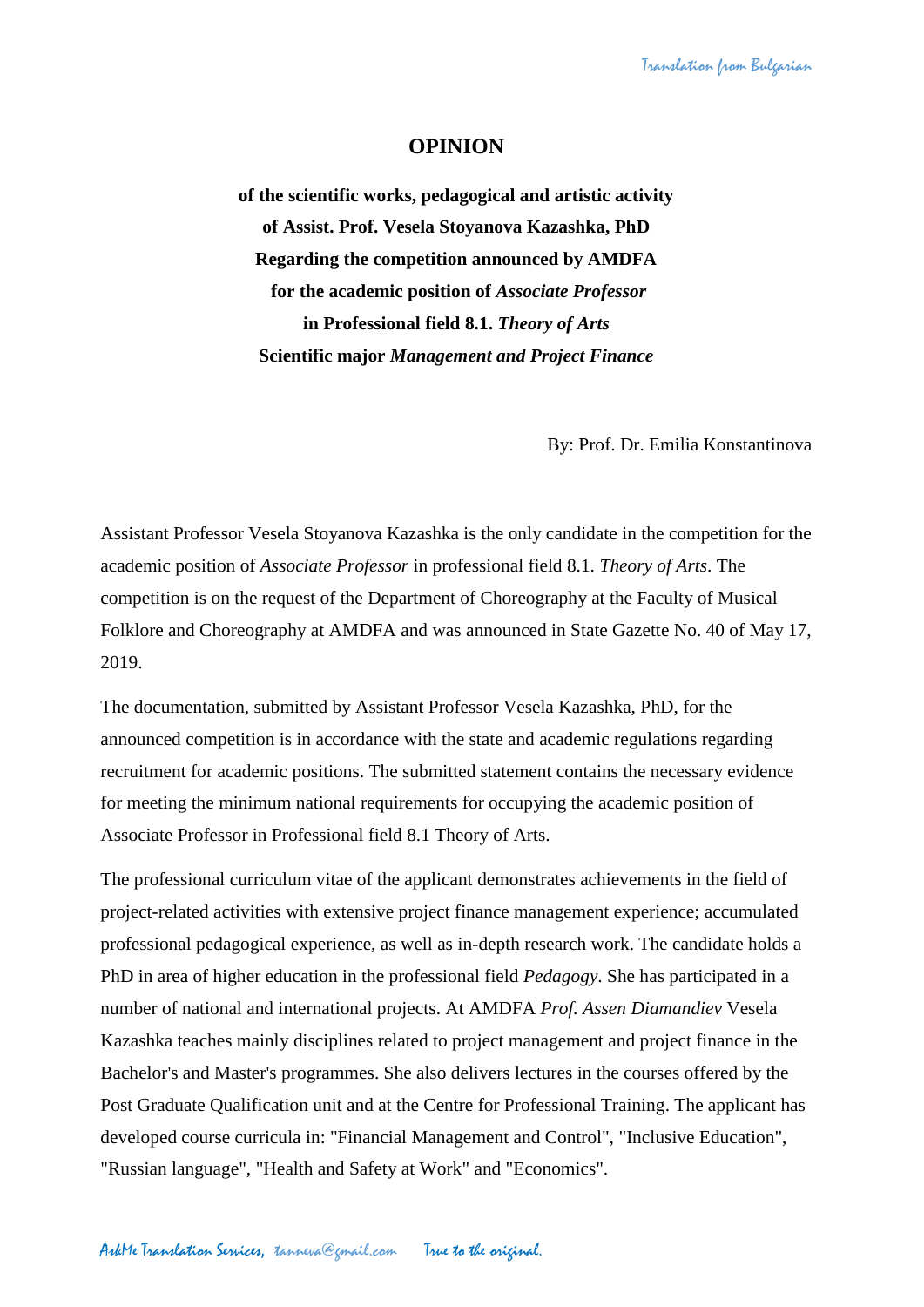The candidate is a member of the European Researchers' Network EURAXESS since 2010, a member of the Union of Scientists in Bulgaria, and a national contact point on the thematic and specific priorities of the European Union Framework Program for Research and Development *Horizon 2020*, in the section of *"Inclusive, innovative and reflective societies"*

Among the submitted scientific works, the most noteworthy one is the collective monograph *Plovdiv – art-organizations and their management profile*, with which Vesela Kazashka, PhD, applies for the academic position of *associate professor*. According to the attached division statement for authorship, the candidate has the required number of pages of copyright text equal to a monograph. They are related to the application of specific instruments for the implementation of more effective financial management and control in art-organizations and are indisputably applicable in the respective real economic sector. They are developed on the basis of an analysis of the problems and opportunities of art-organizations in the domain of project financing; a methodological toolkit is presented, including an "Information card for expert in-depth interview" for studying the management profile of art-organizations; analysing the specific management profile and peculiar features of more than 100 art-organizations in the city of Plovdiv. An important point is the fact that the overall analysis provides up-to-date, useful and applicable information about the organizations' type of affiliation with the cultural industries, the legal form of the organizations, their form of ownership, the gross salaries, the staff employed, the turnover over the previous five years.

It is an indisputable fact that most art-organizations, both in Bulgaria and worldwide, find it difficult to be self-sustainable and often rely on financing through European, state or municipal projects. Indeed, in the new economic and social conditions, one of the ways of project financing and development of contemporary art-organizations is the use of the symbiosis between economic principles, science and the specificity of the arts, which lies in the clusters, cultural or creative industries. However, the scarce studies and the lack of thorough comparative analyses in this field do not provide a clear idea as to what extent Bulgarian art organizations are present and developing in such an environment. In this trend of thought, in the absence of up-to-date empirical studies in the field of culture and arts in Bulgaria, the presented research, especially in Chapter Three of the monograph, is quite timely and has a strong practical and applied character with great contribution. The analytical information obtained on art-organizations clarifies the specifics of applying a project management methodology. An important contribution is also the outlined specific profile of the creative and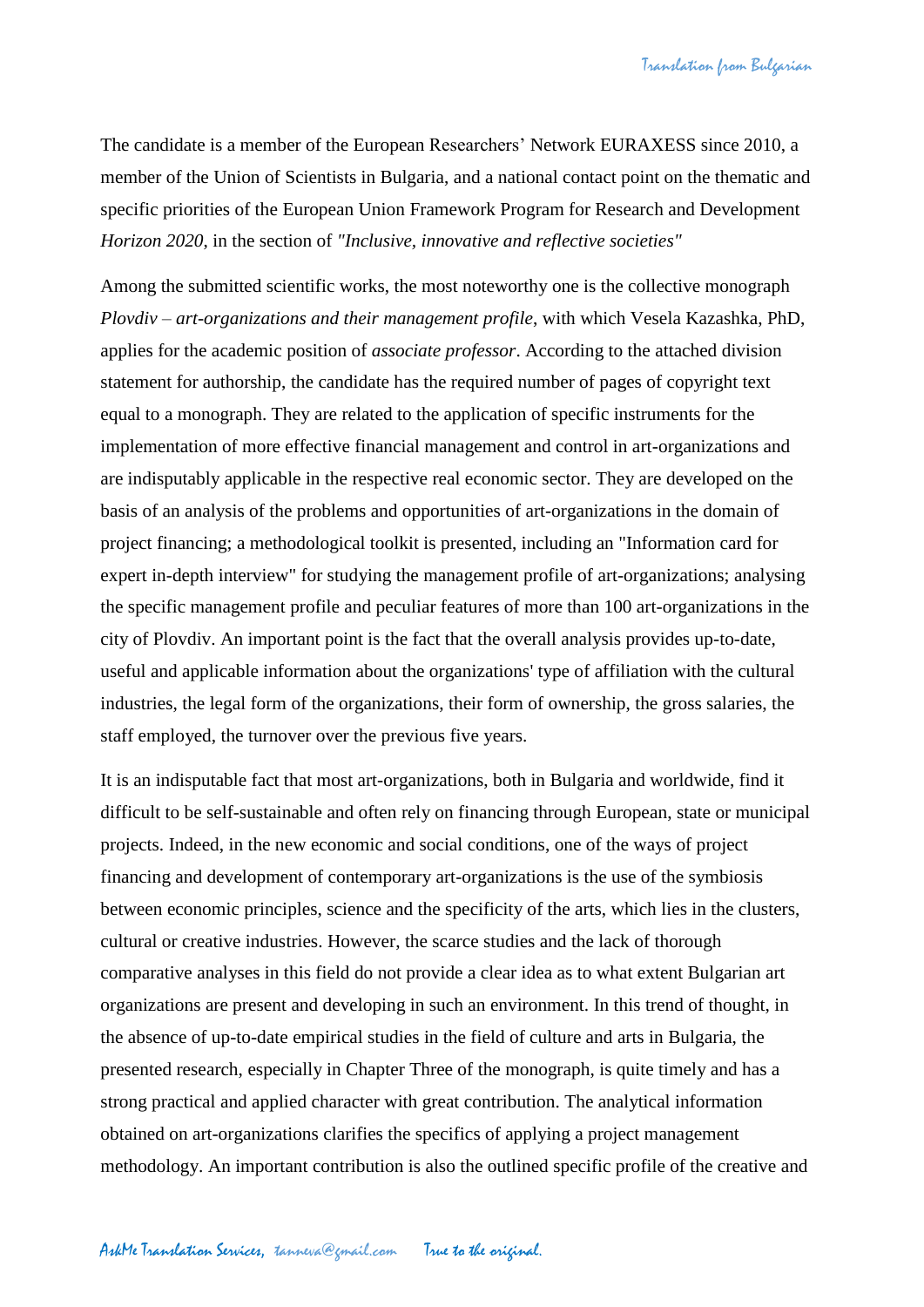recreational industries in the city of Plovdiv, the assessments made through the use of economic indicators, sales, sources of funding and types of projects; drawbacks and advantages for the success of each project. The analysis is extremely useful and most importantly provides information about the submitted proposals and implemented projects such as: type, value, duration, area of activity, participation, drawbacks and advantages at different stages.

Aggregated information is important for the successful management of any organization and for comparative future analyses by students, analysts, researchers, scientists, managers, and more. Last but not least, it would be useful for state and municipal authorities, which seek to improve their policies for the benefit of the public development of Plovdiv and the region. In this sense, the monography whose co-author is Vesela Kazashka demonstrates deep and comprehensive theoretical knowledge, as well as full competence in project management in the field of art. The data studied, analysed and presented are connected through internal logic and consecutive clarification of general, specific and private issues.

Based on the submitted documentation, scientific contributions can be divided into two areas theoretical and practical contributions, summarized as follows:

- 1. For the first time, in theory specific tools are presented for executing more effective financial management and control in art-organizations. The tools are applicable to the real sector, based on an analysis of problems and opportunities with a focus on project financing. The developed system of financial management and control in artorganizations is applicable in the real sector and is in its nature a handbook for artmanagers.
- 2. Adequate methodological tools have been prepared and tested, including an "Information Card for Expert In-Depth Interview" for the study of the management profile of art-organizations. The tools are applicable to research both in Bulgaria and abroad.
- 3. For the first time in the period 2016-2018, the specific management profiles and peculiarities of more than 100 art-organizations in the city of Plovdiv were examined and analyzed.
- 4. The monograph *Plovdiv – Art-organizations and their Management Profile* has an explicitly practical character for the development of local and national policies in the